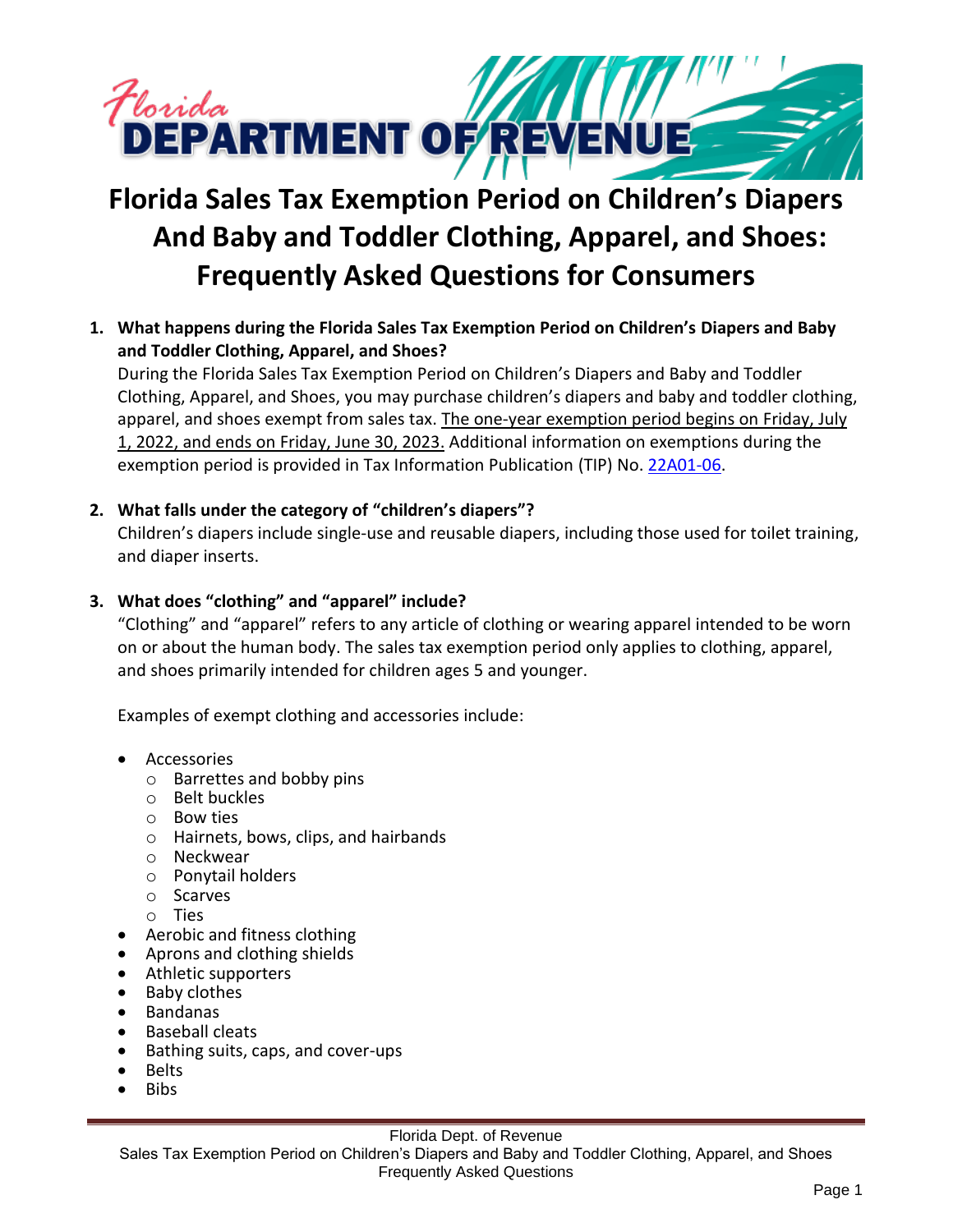- Bicycle helmets (youth)\*\*
- Blouses
- Boots (except ski or fishing boots
- Bowling shoes (purchased)
- Braces and supports worn to correct or alleviate a physical incapacity or injury\*
- Bras
- Choir and altar clothing\*
- Cleated and spiked shoes
- Coats
- Costumes
- Coveralls
- Dresses
- Fishing vests (non-flotation)
- Formal clothing (purchased)
- Gloves
	- o Dress
	- o Garden
	- o Leather
	- o Work
- Graduation caps and gowns
- Gym suits and uniforms
- Hats and caps
- Hosiery and pantyhose (including support hosiery)
- Hunting vests
- Jackets
- Jeans
- Leggings, tights, and leg warmers
- Leotards
- Martial arts attire
- Overshoes and rubber shoes
- Pants
- Raincoats, rain hats, and ponchos
- Receiving blankets
- Religious clothing\*
- Robes
- Safety clothing
- Safety shoes
- Scout uniforms
- Shawls and wraps
- Shirts
- Shoe inserts and insoles
- Shoes (including athletic)
- Shoulder pads (e.g., dresses or jackets)
- Shorts
- Ski boots (snow)
- Ski suits (snow)
- Skirts
- Sleepwear (nightgowns and pajamas)
- Slippers
- Slips
- Socks
- Suits, slacks, and jackets
- Suspenders
- Sweatbands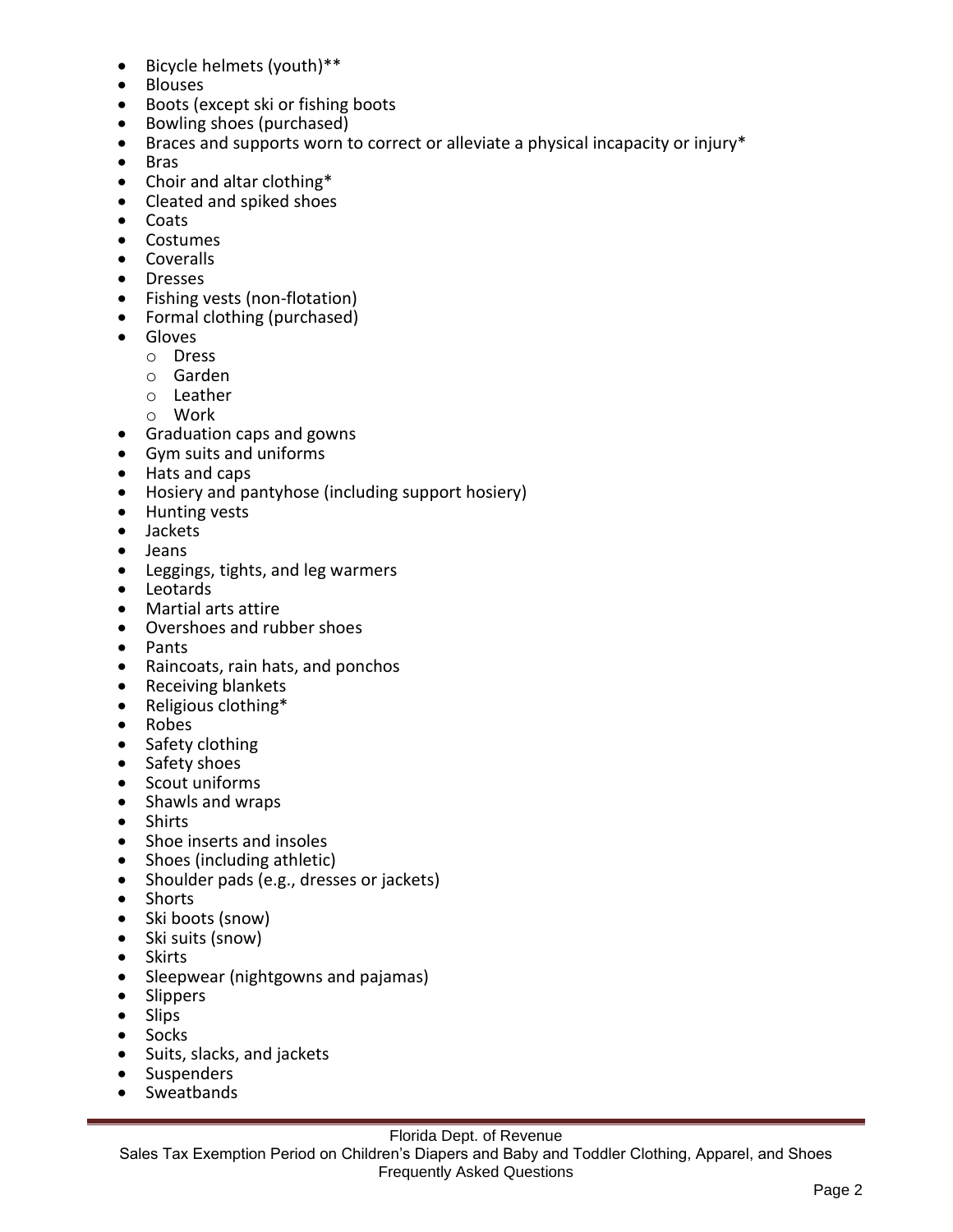- Sweaters
- Swimsuits and trunks
- Ties (neckties and bow ties)
- Tuxedos
- Underclothes
- Uniforms (work, school, and athletic, excluding pads)
- Vests

*\* These items are always exempt as religions, prescription, prosthetic, or orthopedic items.*

*\*\* Bicycle helmets marketed for use by youth are always exempt from sales tax.*

# **4. What types of items are not exempt?**

The Florida Sales Tax Exemption Period on Children's Diapers and Baby and Toddler Clothing, Apparel, and Shoes does not apply to:

- adult diapers, undergarments, or related products, or to diaper bags\*;
- clothing, apparel, or shoes intended for children over the age of 5 years;
- alterations to any eligible items; or
- rentals of any eligible items.

*\* While diaper bags are not exempt under the provisions of the Florida Sales Tax Exemption Period on Children's Diapers and Baby and Toddler Clothing, Apparel, and Shoes, they are exempt under the provisions of the 2022 Backto-School Sales Tax Holiday, which overlaps with a portion of the Florida Sales Tax Exemption Period on Children's Diapers and Baby and Toddler Clothing, Apparel, and Shoes. To learn more about the Back-to-School Sales Tax Holiday, see TIP No. [22A01-08.](https://floridarevenue.com/taxes/tips/Documents/TIP_22A01-08.pdf)*

In addition, specific examples of non-exempt clothing and accessories include the following:

- Accessories
	- o Handbags
	- o Handkerchiefs
	- o Jewelry
	- o Key cases
	- o Wallets
	- o Watchbands
	- o Watches
- Athletic gloves
- Athletic pads
- Backpacks and bookbags
- Briefcases
- Chest protectors
- Cloth, lace, knitting yarns, and other fabrics
- Clothing repair items (such as thread, buttons, tapes, iron-on patches, or zippers)
- Coin purses
- Crib blankets
- Diving suits (wet and dry)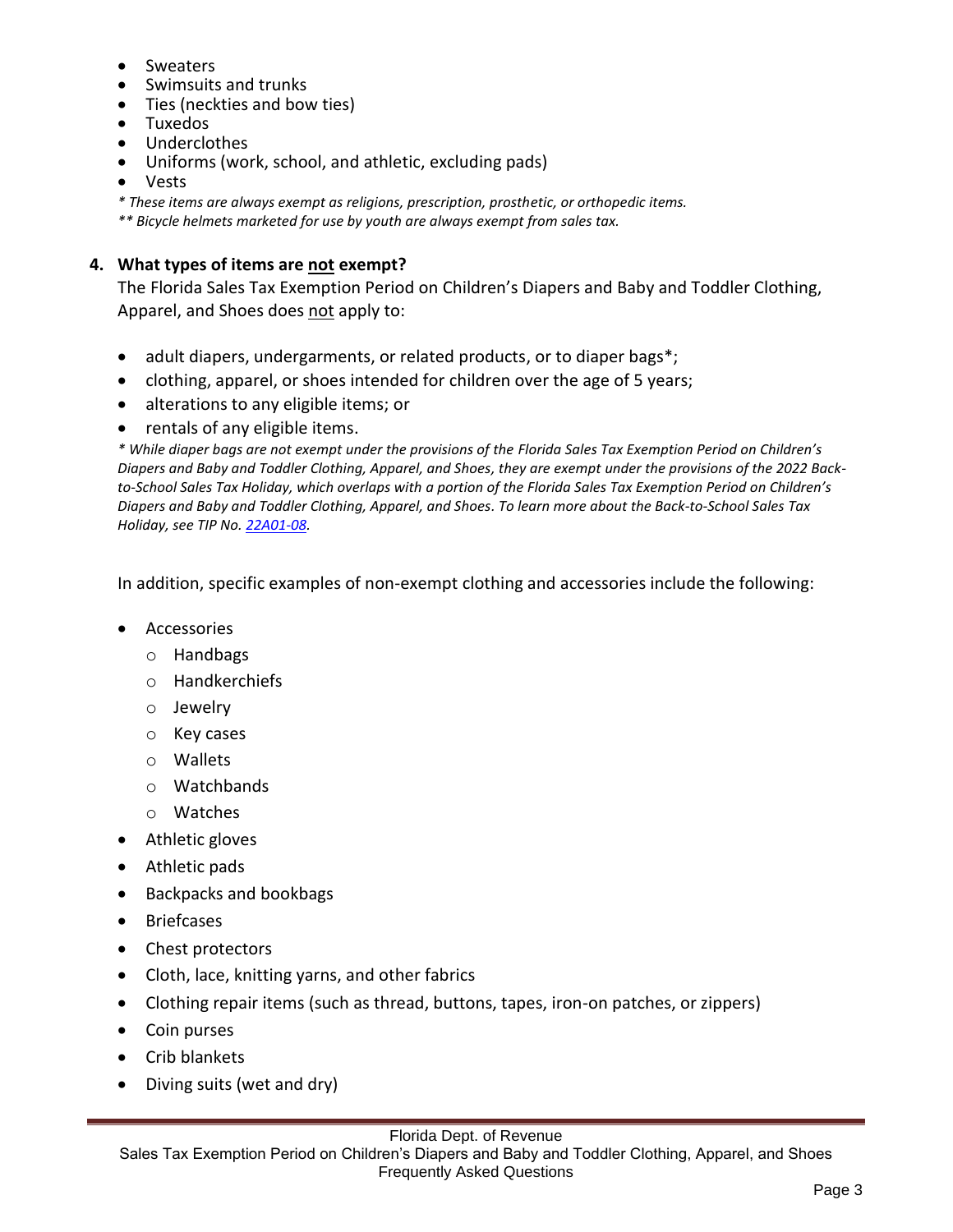- Duffel bags
- Elbow pads
- Fanny packs
- Fins
- Fishing boots (waders)
- Football pads
- Garment bags
- Gloves
	- o Baseball
	- o Batting
	- o Bicycle
	- o Golf
	- o Hockey
	- o Rubber
	- o Surgical
	- o Tennis
- Goggles (except prescription\*)
- Hard hats
- Helmets (bicycle\*\*, baseball, football, hockey, motorcycle, sports)
- Ice skates
- In-line skates
- Key chains
- Knee pads
- Life jackets and vests
- Luggage
- Pads (football, hockey, soccer, elbow, knee, shoulder)
- Paint or dust masks
- Patterns
- Protective masks (athletic)
- Purses
- Repair or wearing apparel
- Roller blades
- Roller skates
- Safety glasses (except prescription\*)
- Shin guards and padding
- Should pads (e.g., football, hockey)
- Ski vests (water)
- Skin diving suites
- Suitcases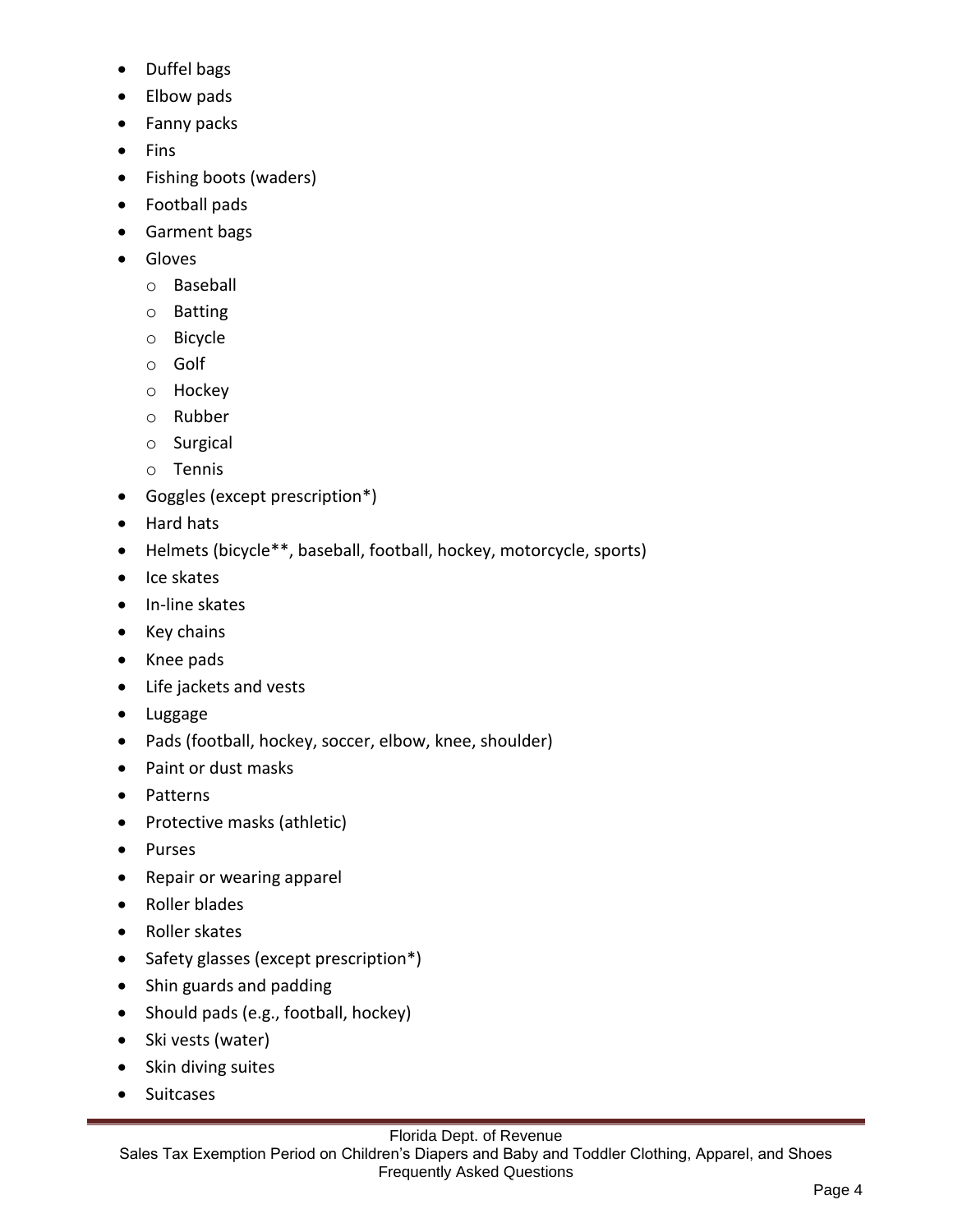- Sunglasses (except prescription\*)
- Swimming masks
- Umbrellas
- Wigs

*\* These items are always exempt as prescription items. \*\* Bicycle helmets market for use by youth are always exempt from sales tax.*

- **5. Is there a limit on the amount of children's diapers or baby and toddler clothing, apparel, and shoes that can be purchased exempt during the sales tax exemption period?** No, there is no limit on the amount of children's diapers or baby and toddler clothing, apparel, and shoes that can be purchased tax-exempt.
- **6. Do children's diapers or baby and toddler clothing, apparel, and shoes need to be under a certain price to qualify for the sales tax exemption?** No, there is no price limit for children's diapers or baby and toddler clothes, apparel, and shoes to qualify for the sales tax exemption.

**7. Will I have to pay sales tax if I purchase qualifying items during the Florida Sales Tax Exemption Period on Children's Diapers and Baby and Toddler Clothing, Apparel, and Shoes using a gift card?**

No. Qualifying items purchased *during* the Florida Sales Tax Exemption Period on Children's Diapers and Baby and Toddler Clothing, Apparel, and Shoes using a gift card are exempt from tax, regardless of when the gift card was purchased. However, qualifying items purchased with a gift card *after* the tax exemption period are taxable, even if the gift card was purchased during the tax exemption period.

**8. Does the Florida Sales Tax Exemption Period on Children's Diapers and Baby and Toddler Clothing, Apparel, and Shoes also apply to items I purchase online?**

Yes. Children's diapers baby and toddler clothing, apparel, and shoes purchased online are exempt when the order is accepted by the company during the sales tax exemption period for immediate shipment, even if delivery is made after the tax exemption period.

**9. If I buy a package or set of items that contains both taxable and exempt items during the Florida Sales Tax Exemption Period on Children's Diapers and Baby and Toddler Clothing, Apparel, and Shoes, how is sales tax calculated?**

If a tax-exempt item is sold in a package with a taxable item, sales tax must be calculated on the sales price of the package or set.

**10. If I receive a rain check for a qualifying item during the sales tax exemption period, can it be used** *after* **the exemption period to purchase the item tax-exempt?**

No, the purchase of the qualifying item must be made during the exemption period to be taxexempt. When a rain check is issued, a sale has not occurred. The sale occurs when the rain check is redeemed, and the item is purchased.